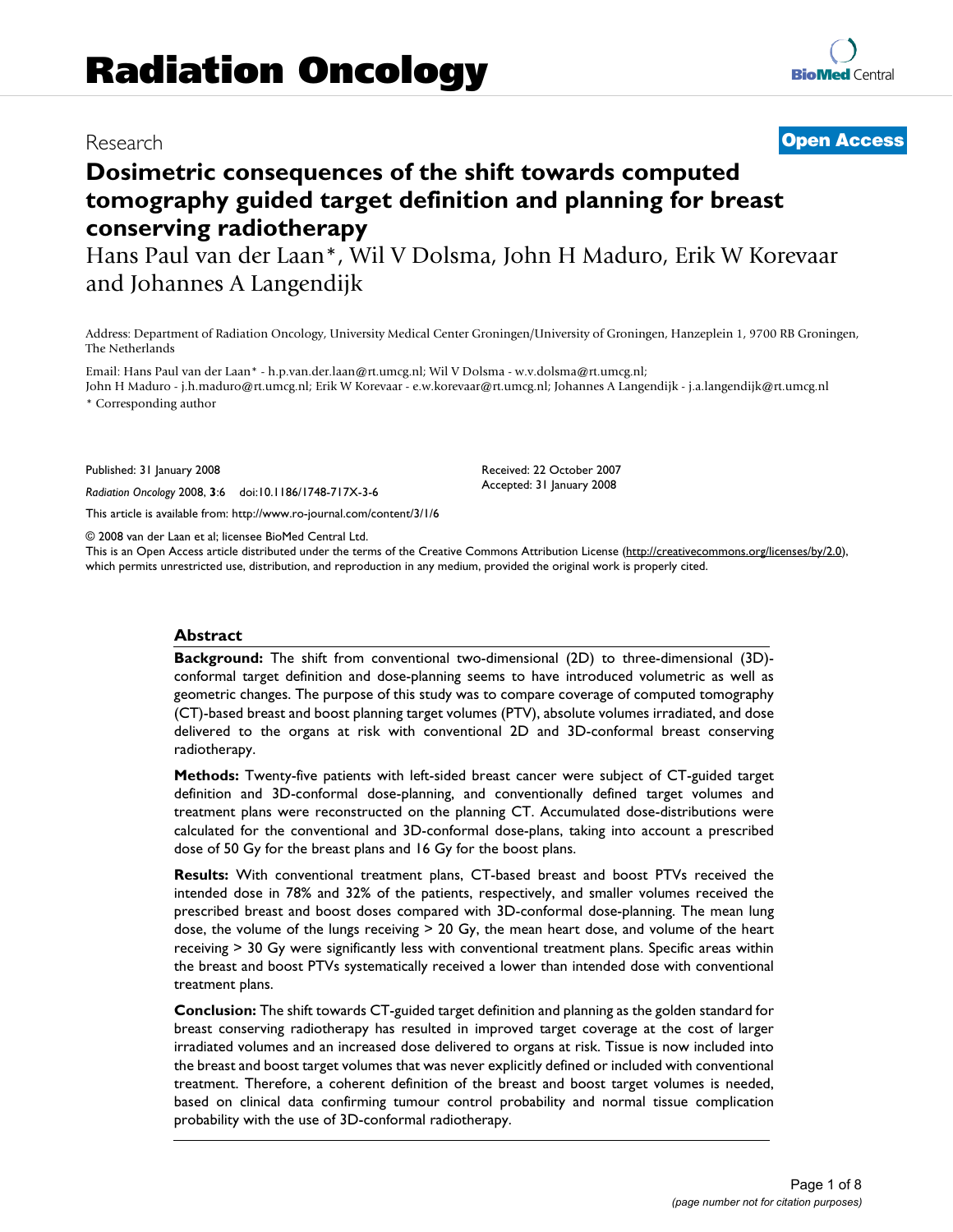### **Background**

Ever since the early days of breast cancer radiotherapy, irradiation was performed by means of tangential beams directed to treat the whole breast or chest wall [1]. With the use of tangential beams, non-target thoracic structures were avoided as much as possible. To ensure that all breast parenchyma was included into the target volume, one relied upon visible or palpable anatomy as assessed by physical examination and/or fluoroscopy [2]. Standard field borders were usually placed within a certain range outside the palpable breast, while field projections and collimator angles were verified and adapted by means of radiographic examination. To enable computed dose calculation and optimisation of wedge-fractions, one or more body-outline contours were provided on which dose-planning, with or without lung-density correction, was performed [3]. However, the breast clinical target volume (CTV), i.e. the glandular breast tissue, was never explicitly defined. Currently, breast cancer radiotherapy has gradually shifted towards computed tomography (CT)-guided treatment planning. This enabled the application of new techniques such as three-dimensional (3D) conformal radiotherapy (3D-CRT) and intensity modulated radiotherapy (IMRT) [4,5]. With these techniques, an accurate delineation of the target volume is critical because its size and shape directly affects the amount of normal tissue irradiated. However, with regard to the definition of the breast CTV, there is still no general consensus, and target volume delineation is subject to a large interobserver variability [6,7]. This may be explained by the fact that it can be difficult to distinguish the glandular breast tissue from the surrounding fatty tissue. In an effort to solve this problem, the palpable breast is often marked with a radiopaque wire during the CT scan [6]. The breast CTV is then defined within the CT images, guided by this radiopaque wire. Subsequently, a planning target volume (PTV) can be defined and 3D-conformal breast beams can be constructed. It appeared that large discrepancies exist between a CT-guided beam set-up and beams defined during the conventional process of direct simulation [8].

The introduction of CT-guided treatment planning also seems to have influenced the way the lumpectomy cavity with corresponding CTV and PTV are defined [9]. Nowadays, surgical clips, hematoma, seroma and other surgical changes are used to define the target volume in 3D, while in the conventional setting, information was limited to the location of the scar and, when available, the position of surgical clips.

Although several investigators drew attention to the volumetric and geometric changes introduced with CT-guided treatment planning in breast conserving radiotherapy, the dosimetric consequences, i.e. target coverage and dose delivered to normal tissues, have not been clearly assessed. Therefore, the purpose of this study was to compare coverage of CT-based breast and boost planning target volumes (PTV), absolute volumes irradiated, and dose delivered to the organs at risk with conventional treatment plans and 3D-conformal breast conserving radiotherapy.

### **Methods**

#### *Patients and CT scanning*

Twenty-five patients with early-stage left-sided breast cancer that underwent radiotherapy after breast-conserving surgery were included in this study. A planning CT scan in treatment position was made for each patient. Before the CT scan, skin marks were placed to locate the boost-volume isocenter and enable patient repositioning during treatment. Radiopaque wires and markers were placed to locate palpable breasts, scars, and skin marks on the CT images. In addition, markers were placed to represent the conventional field borders (i.e. a mid-sternal marker, representing the medial field border, and a marker placed 20–30 mm dorsally from the lateral palpable breast representing the lateral field border). The cranial and caudal field borders were marked 15 mm beyond the palpable breast. Patients were scanned with CT from the level of the larynx to the level of the upper abdomen, including both lungs, with a scan thickness and index of 5 mm. The CT data for all patients were transferred to the Helax-TMS 3D treatment planning system, version 6.1B (Nucletron, Veenendaal, The Netherlands). All patients provided informed consent before starting therapy, and the ethics committee at the University Medical Center Groningen approved the procedures followed.

#### *Reconstruction of conventional treatment plans*

The markers representing the conventional field borders were used to construct two opposing tangential beams by means of virtual simulation, similar to the conventional procedure by direct simulation as performed in the past at our department. Wedge fractions were defined by evaluating dose distributions limited to a slice situated in the centre of the breast, and slices at 50 mm superior and inferior to this central slice.

To enable definition of a conventional boost PTV (PTV- $_{\text{CON}}$ ), a body-outline contour of the slice containing the boost-volume isocenter was derived from the CT data set. All density information was erased. The body-outline contour only contained the boost-volume isocenter, a two dimensional (2D) reconstruction of all surgical clips, and the marked location of the scar. On the basis of the position of the clips and the available pre-operative information, the assumed lumpectomy cavity was defined within the 2D body-outline contour. Subsequently, the conventional boost CTV ( $\text{CTV}_{\text{CON}}$ ) and the boost  $\text{PTV}_{\text{CON}}$  were created by adding margins of 10 mm and 5 mm, respec-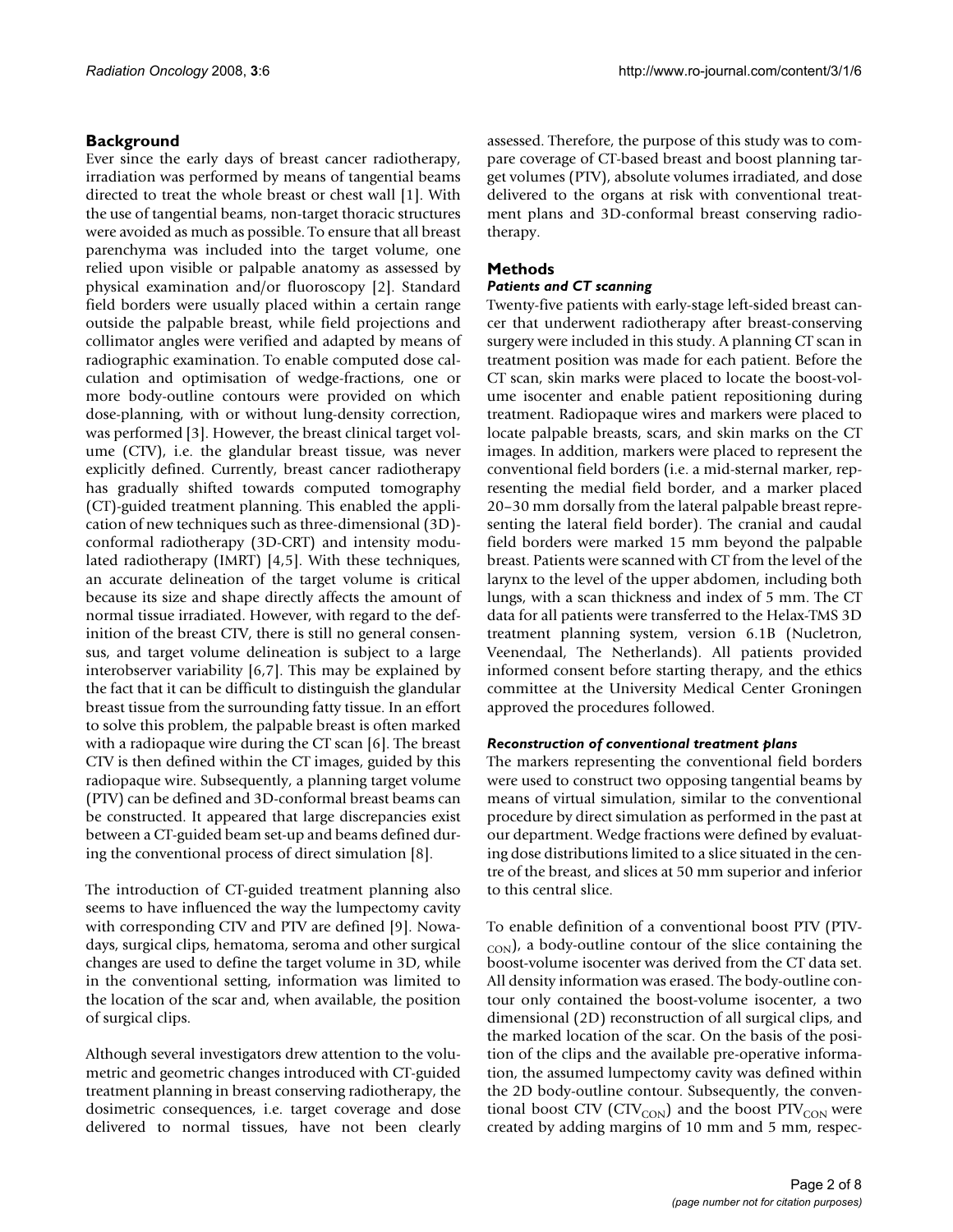tively. The resulting boost  $PTV_{CON}$  was then transferred into the CT data-set. The field length of the boost beams was prescribed on the basis of the surgical clips, as visualised by means of digitally reconstructed radiographs. The conventional boost plan consisted of three equally weighted photon beams with manually optimised gantry angles. Beam widths and wedge fractions were selected in such a way that the 95%-isodose closely encompassed the boost  $PTV<sub>CON</sub>$  in the boost central slice. Dose distributions in slices other than the boost central slice were not evaluated and no additional shielding was used. For all beams 6-MV photons were used, and an energy fluence based pencil beam algorithm was used for all dose calculations.

Eventually, a cumulative dose plan was calculated, taking into account 50 Gy for the breast plan and an additional 16 Gy for the boost plan.

#### *CT-guided definition of target volumes and organs at risk*

The breast CT-based CTV ( $\text{CTV}_{\text{CT}}$ ) included the glandular breast tissue of the ipsilateral breast. In practice, the breast  $\text{CTV}_{\text{CT}}$  was delineated within the extent of the radiopaque wires marking the palpable breast. The breast  $\text{CTV}_{CT}$  did not extend into the pectoralis major or the ribs and did not include the skin. The breast CT-based PTV ( $\text{PTV}_{\text{CT}}$ ) was generated by adding a 3D-margin of 5 mm around the breast  $\text{CTV}_{\text{CT}}$ . Definition of the lumpectomy cavity was guided by the position of the surgical clips and preoperative information, but also by hematoma, seroma, and/or other surgery-induced changes, that were considered to be part of the lumpectomy cavity. The boost  $\text{CTV}_{\text{CT}}$ was generated by adding a 3D-margin of 10 mm around the lumpectomy cavity. The boost  $PTV_{CT}$  was generated accordingly by adding an additional margin of 5 mm. Both breast and boost  $PIV_{CT}$  were restricted to 5 mm within the skin surface. The heart was contoured to the level of the pulmonary trunk superiorly, including the pericardium, excluding the major vessels. Both lungs were contoured as a single organ at risk with the automatic contouring tool of the Helax-TMS planning system, and the right breast was contoured as an organ at risk similar to the left breast  $\text{CTV}_{CT}$ .

#### *3D-conformal treatment planning*

Conformal to the breast  $\text{PTV}_{\text{CT}}$ , two opposing tangential beams were constructed. With the use of beam's-eye-view projections, gantry angles were determined to achieve maximum avoidance of the heart, ipsilateral lung and right breast. Shielding was adapted with use of a multileaf collimator (MLC). Wedges and/or a maximum of three MLC segments were added by means of forward planning to obtain a homogeneous dose distribution. Subsequently, a boost plan was created conformal to the boost  $PTV_{CT}$ . It consisted of three equally weighted photon beams with gantry angles identical to those that were used

with the conventional boost plan. Wedges and MLC shielding were applied in such a way that the 95%-isodose closely encompassed the boost  $PTV_{CT}$  in three dimensions, and a uniform dose distribution was obtained. Eventually, a cumulative dose plan was calculated incorporating both the 3D-conformal breast and boost plan, taking into account 50 Gy for the breast plan and an additional 16 Gy for the boost plan.

#### *Analyses of target coverage and normal tissue dose*

Target coverage was determined for both the conventional and 3D-conformal dose plans by evaluating the relative volumes of the breast  $PTV_{CT}$  and the boost  $PTV_{CT}$  receiving at least 95% of the prescribed dose (i.e. the CT-guided PTVs were regarded as the golden standard). For each of the cumulative dose plans, the total volume and the volume outside the CT-based PTVs receiving at least 95% of the prescribed breast and boost doses were determined. In addition, the relative volumes of the heart receiving  $\geq 30$ Gy (V30), the mean heart dose, the relative total volume of both lungs receiving  $\geq 20$  Gy (V20), the mean lung dose, the relative volume of the right breast receiving  $\geq 10$ Gy (V10) and the right breast mean dose were derived from the dose-volume histograms (DVH).

#### *Statistical analysis*

For comparison of the DVH parameters of the cumulative dose plans, the mean values were analysed with the Wilcoxon signed ranks test or the paired-samples t-test on statistical significance whenever appropriate. All tests were two-tailed, and differences were considered statistically significant at  $p \leq 0.05$ .

#### **Results**

#### **PTV<sub>CT</sub>** coverage and absolute volumes irradiated

With conventional breast beams, coverage of the breast  $PTV_{CT}$  was adequate in 72% of the patients (in these patients,  $\geq$  95% of the prescribed breast dose was delivered to  $\geq$  95% of the breast PTV<sub>CT</sub>). With 3D-CRT, coverage of the breast  $PIV_{CT}$  was adequate for all patients (Table 1). The volume outside the breast  $PTV_{CT}$  that received  $\geq$  95% of the prescribed breast dose was significantly smaller when conventional breast beams were used  $(427 \text{ cm}^3 \text{ vs. } 529 \text{ cm}^3 \text{ with } 3D-CRT).$ 

With conventional boost beams, coverage of the boost  $PIV_{CT}$  was adequate in only 32% of the patients, while coverage was adequate for all patients with 3D-CRT. The volume outside the boost PTV<sub>CT</sub> that received  $\geq$  95% of the prescribed boost dose was significantly less when conventional beams were used (82 cm3 vs. 124 cm3 with 3D-CRT).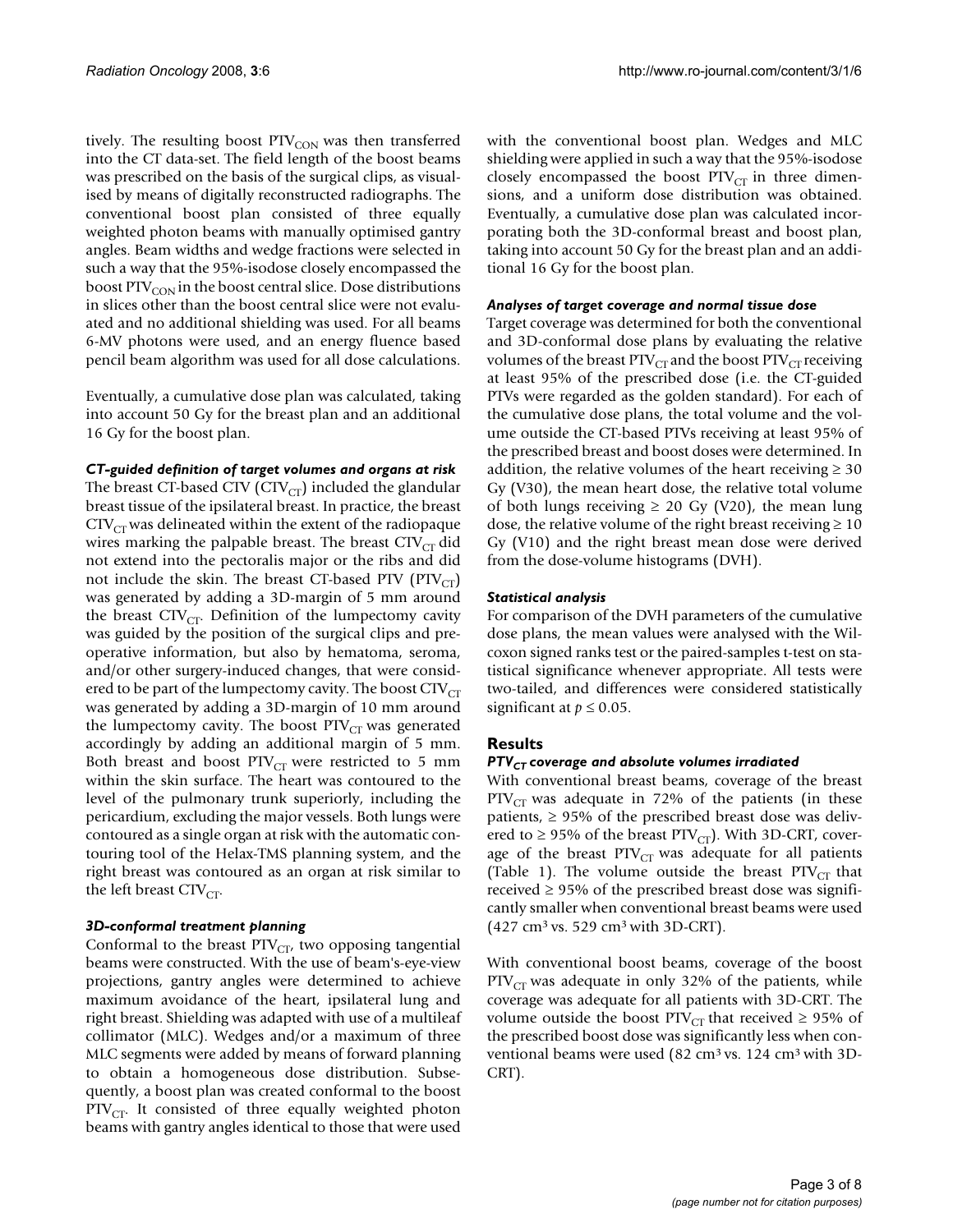|                                                     | Cumulative dose plan CT-based | Cumulative dose plan Conventional | p-values |  |
|-----------------------------------------------------|-------------------------------|-----------------------------------|----------|--|
| Target coverage (%)                                 |                               |                                   |          |  |
| Breast PTV $_{CT}$ $\geq$ 95%                       | $99.2(97.7 - 100.0)$          | $95.3(84.5 - 100.0)$              | < 0.001  |  |
| Boost PTV $_{\text{CT}}$ $\geq$ 95%                 | $99.6(98.0 - 100.0)$          | $90.1(70.3 - 100.0)$              | < 0.001  |  |
| Irradiated volumes $(cm3)$                          |                               |                                   |          |  |
| Volume $\geq$ 95% $*$ 50 Gy                         | $1276(461 - 2239)$            | $1142(518 - 1968)$                | 0.01     |  |
| Volume $\geq$ 95% $*$ 66 Gy                         | $241(105 - 491)$              | $187(84 - 376)$                   | < 0.001  |  |
| Excess volumes $(cm3)$                              |                               |                                   |          |  |
| $\geq$ 95% * 50 Gy outside breast PTV <sub>CT</sub> | $529(257 - 1114)$             | $427(143 - 857)$                  | 0.02     |  |
| $\geq$ 95% * 66 Gy outside boost PTV <sub>CT</sub>  | $124(65 - 260)$               | $82(31 - 144)$                    | < 0.001  |  |

#### **Table 1: Target coverage and irradiated volumes**

PTV: planning target volume;  $PTV_{CT}$ : computed tomography (CT)-based PTV. Data presented as mean values, with ranges in parentheses

#### *Organs at Risk*

The mean heart dose and the heart V5–V30 were significantly larger with the use of 3D-CRT (Table 2). Similar results were observed with regard to the mean lung dose and the lung V5–V30. The right breast mean dose and right breast V5–V30 were minimal and similar for the 3D-CRT and conventional cumulative dose plans.

#### Conventional field borders in relation to PTV<sub>CT</sub>

Conventional breast beams resulted in poor coverage of the medio-dorsal and latero-dorsal areas of the breast  $PTV_{CT}$  in the majority of the patients (Fig. 1). Particularly the latero-dorsal areas of the breast  $\text{PTV}_{CT}$  significantly extended beyond conventional field borders (Table 3).

The boost  $PIV_{CT}$  generally extended beyond the boost  $PTV<sub>CON</sub>$  in the medial and lateral directions (Fig. 2) and Table 3). In the ventral and dorsal directions, the  $\text{PTV}_{\text{CT}}$  and  $PTV_{CON}$  were mutually divergent in most cases, however no significant differences were found. The cranial and caudal borders of the 3D-CRT boost beams extended beyond the conventional boost beams in the majority of patients.

#### **Discussion**

On the basis of the current analysis we conclude that CTguided target definition and planning for breast conserving radiotherapy results in improved target coverage at the cost of an increased dose delivered to organs at risk. It seems that when CT densities are used to define the breast CTV, tissue is included that would not have been specifically targeted with conventional breast beams. However, it is uncertain whether or not the additional included tissue is really breast tissue at risk.

#### **Table 2: Mean dose and percentage of volume of heart, lungs and right breast irradiated**

| Organs at Risk          | CT-based cumulative dose plan | Conventional cumulative dose plan | p-values |  |
|-------------------------|-------------------------------|-----------------------------------|----------|--|
| Heart                   |                               |                                   |          |  |
| Volume $\geq$ 30 Gy (%) | $3.6(0.0 - 10.9)$             | $1.4(0.0 - 7.9)$                  | < 0.001  |  |
| Volume $\geq$ 20 Gy (%) | $5.1(0.0 - 14.0)$             | $1.9(0.0 - 9.5)$                  | < 0.001  |  |
| Volume $\geq$ 10 Gy (%) | $9.0 (0.0 - 22.7)$            | $4.9(0.0 - 18.0)$                 | < 0.001  |  |
| Volume $\geq$ 5 Gy (%)  | $27.4(9.5 - 57.4)$            | $20.5(0.0 - 47.7)$                | < 0.001  |  |
| Mean dose (Gy)          | $5.5(2.5 - 10.8)$             | 4.0 $(1.4 - 9.0)$                 | < 0.001  |  |
| Lungs                   |                               |                                   |          |  |
| Volume $\geq$ 30 Gy (%) | $4.7$ (1.2 – 10.1)            | $3.5(0.0 - 9.1)$                  | 0.014    |  |
| Volume $\geq$ 20 Gy (%) | $5.6$ (1.7 – 11.1)            | $4.2$ (0.2 - 10.2)                | 0.006    |  |
| Volume $\geq$ 10 Gy (%) | $8.2$ (2.6 – 14.2)            | $6.7(2.5 - 14.1)$                 | 0.010    |  |
| Volume $\geq$ 5 Gy (%)  | $16.6$ $(5.2 - 28.1)$         | $14.7 (7.3 - 26.6)$               | 0.006    |  |
| Mean dose (Gy)          | $4.7(2.0 - 8.4)$              | $4.0$ (2.1 – 7.4)                 | 0.011    |  |
| <b>Right breast</b>     |                               |                                   |          |  |
| Volume $\geq$ 30 Gy (%) | $0.1(0.0-0.9)$                | $0.0 (0.0 - 0.0)$                 | ns       |  |
| Volume $\geq$ 20 Gy (%) | $0.2(0.0-2.9)$                | $0.0(0.0-0.0)$                    | ns       |  |
| Volume $\geq$ 10 Gy (%) | $0.3(0.0 - 4.7)$              | $0.0 (0.0 - 0.2)$                 | ns       |  |
| Volume $\geq$ 5 Gy (%)  | $0.8(0.0 - 7.8)$              | $0.2$ (0.0 - 1.8)                 | ns       |  |
| Mean dose (Gy)          | $0.9(0.3 - 2.7)$              | $0.9(0.5 - 1.7)$                  | ns       |  |

Data presented as mean values, with ranges in parentheses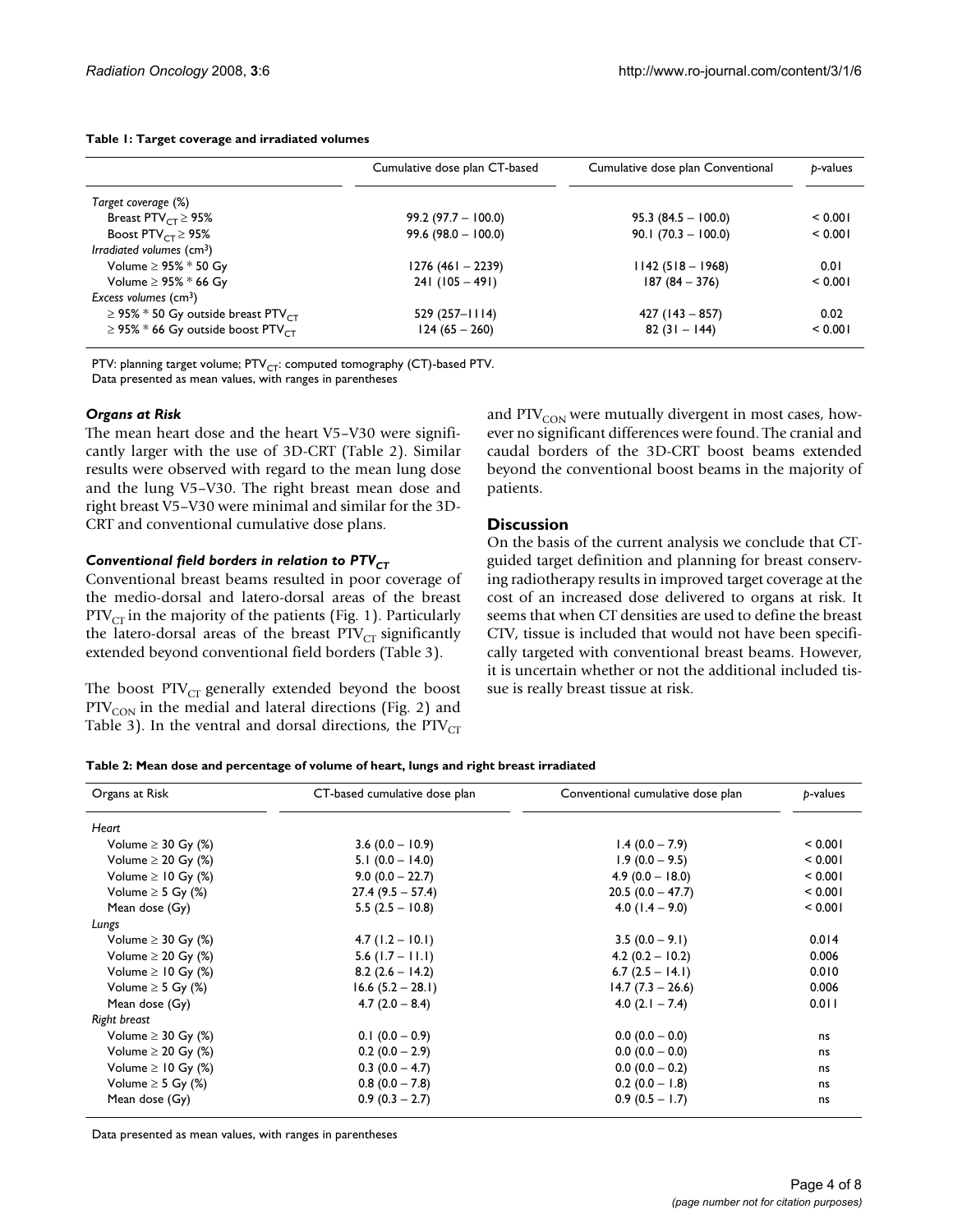

#### **Figure 1**

**Dose-distribution conventional breast beams relative to CT-based breast target volumes**. Representation of 95%-isodose (green) resulting from conventional breast beams and computed tomography (CT)-based clinical target volume (CTV) and planning target volume (PTV). Note the areas of PTV (red) not covered by 95%-isodose when conventional beams are used. Under-dosage of PTV is caused by including additional tissue (marked yellow-wash areas) into the CTV.

The dosimetric results with 3D-CRT strongly depend on institutional guidelines used for delineation of the breast target volumes. Various methods have been used in the past to delineate the breast CTV: anatomic references have been used as a guide [10,11], but also radiopaque wires marking the palpable breast [6,12]. In some studies, a conventional beam set-up was used even when CT data were available [13,14]. In these studies, CT data were used

#### **Table 3: PTV volumes and dimensions**

for dose calculation and evaluation of the dose to organs at risk, while the breast CTV was not explicitly defined. In addition, no margins for position uncertainties or penumbra were specified, while in other studies, a 5–7 mm margin for position uncertainties was used together with a margin for penumbra [12,15]. This illustrates that consensus is needed on how the breast target volumes should be defined within the CT images. The delineation method used in the present study, resulted in relatively consistent results because the information used was threefold: 1) palpable breast tissue marked by a radiopaque wire; 2) glandular breast tissue as visible in the CT images; and 3) the use of anatomic references. Therefore, we consider this method to be the current golden standard for CT-guided target definition in breast conserving RT.

Patient selection was started more than one year after the introduction of CT-guided target definition and planning as standard procedure for breast conserving RT at our institution. Therefore, all involved physicians had at least one year of experience, while there were regular interobserver consultations to discuss the delineation of the target volumes. In this way, the effect of a learning curve was eliminated as much as possible.

In the present study, the tangential beams of the conventional and 3D-CRT plans were not adjusted when they included more normal tissue than expected. However, in our clinical practice, the gantry angles of the tangential beams are adjusted when the contralateral breast is partially included or when the central lung distance exceeds 30 mm. In some patients, avoidance of the contralateral breast is not possible without a significant increase of the dose delivered to the lungs. In these cases, inadequate coverage of the medial and lateral aspects of the breast PTV is accepted as long as adequate coverage of the boost PTV is maintained.

|                                                           | CT-based target definition<br>Conventional target definition |                          | p-values |  |
|-----------------------------------------------------------|--------------------------------------------------------------|--------------------------|----------|--|
| Absolute volumes (cm <sup>3</sup> )                       |                                                              |                          |          |  |
| <b>Breast PTV</b>                                         | $753(209 - 1548)$                                            | $\overline{\phantom{a}}$ |          |  |
| <b>Boost PTV</b>                                          | $117(40 - 243)$                                              | ٠                        |          |  |
| Breast PTV $_{CT}$ beyond conventional field borders (cm) |                                                              |                          |          |  |
| Medial                                                    | $0.03$ (-1.5 – 1.1)                                          |                          | ns       |  |
| Lateral                                                   | $0.37(-1.1 - 1.2)$                                           |                          | 0.01     |  |
| Dimensions boost fields and PTVs (cm)                     |                                                              |                          |          |  |
| Field length                                              | $7.9(5.4 - 10.4)$                                            | $6.7(4.5 - 8.5)$         | < 0.001  |  |
| $PTV_{CT}$ extending beyond PTV $_{CON}$                  |                                                              |                          |          |  |
| right                                                     | $0.18(-0.6 - 1.2)$                                           |                          | 0.03     |  |
| left                                                      | $0.36(-0.4 - 1.7)$                                           |                          | 0.01     |  |
| ventral                                                   | $0.22$ (-1.7 – 1.7)                                          |                          | ns       |  |
| dorsal                                                    | $0.23$ (-0.7 – 2.5)                                          |                          | ns       |  |

PTV: planning target volume; PTV<sub>CT</sub>: computed tomography (CT)-based PTV; PTV<sub>CON</sub>: conventional PTV. Data presented as mean values, with ranges in parentheses.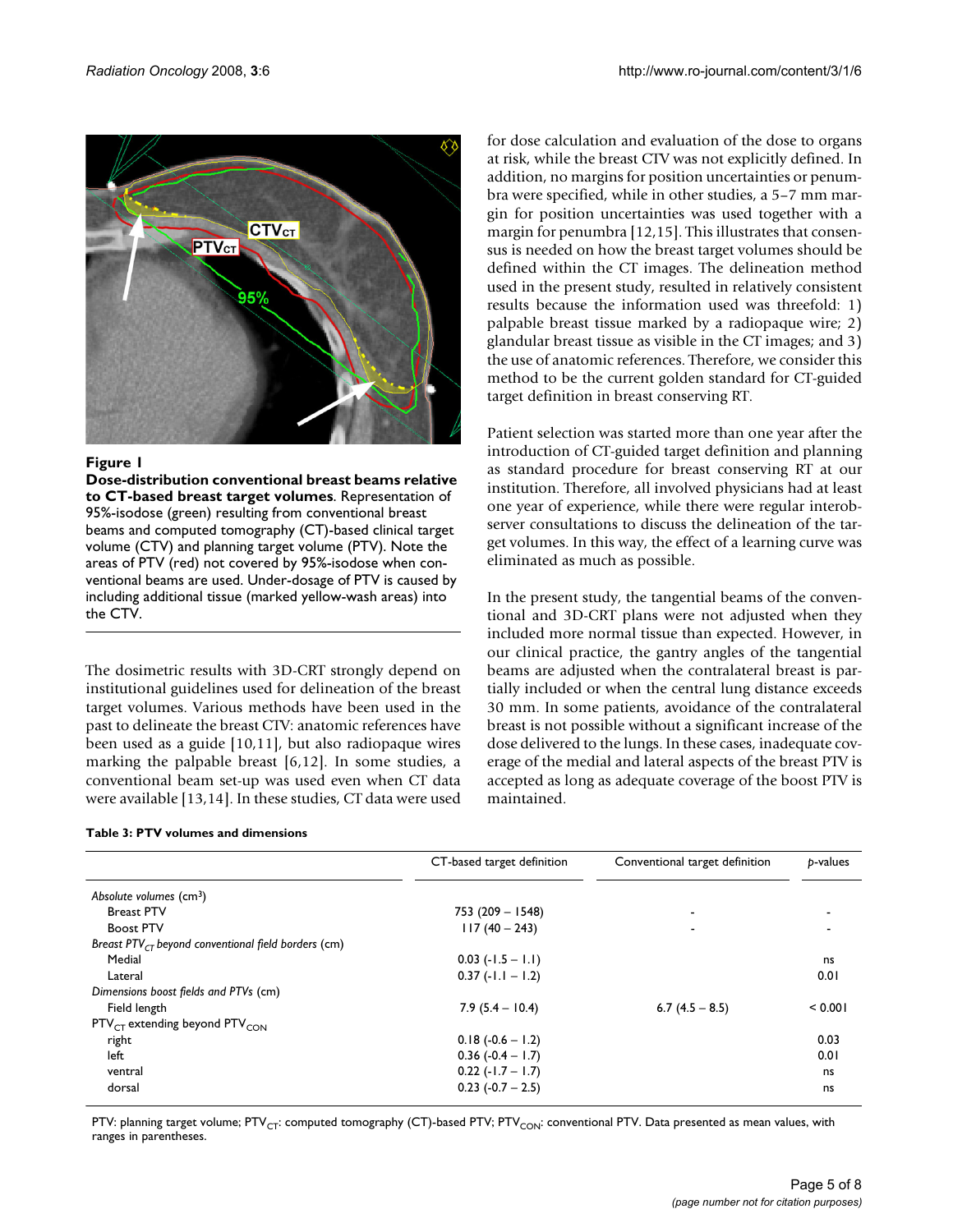

Figure 2 **Conventional and CT-based boost planning target volume**. Transversal (left) and sagittal (right) cross-sections of conventional and computed tomography (CT)-based boost planning target volume (PTV).

The position of the conventional breast beams was evaluated in relation to the breast  $PTV_{CT}$ . Although 3D-CRT field sizes were predominantly larger than conventional field sizes, in some cases the resulting 3D-CRT fields were actually smaller than the conventional fields. As shown in Table 3, the medial aspect of the breast  $PTV_{CT}$  was in some cases positioned as far as 1.5 cm within the conventional field borders, while the lateral aspect of the breast  $\text{PTV}_{CT}$ was in some cases positioned as far as 1.1 cm within the conventional field borders.

In the present study, CT-guided target definition and planning resulted in larger boost PTVs that were inadequately covered in 68% of the cases when conventional boost beams were used. Although the volume increase can be partly explained by the additional density information provided by CT, it also appeared that with CT-guided planning, the margins for penumbra needed in the cranial and caudal directions could measure up to 10 mm. We conclude that margins for position uncertainties and penumbra were not fully taken into account when the field lengths were prescribed for the conventional boost beams.

In most cases, the boost  $\text{PTV}_{CT}$  extended beyond  $\text{PTV}_{CON'}$ resulting in larger boost volumes with 3D-CRT. In some patients, however, the CT-based lumpectomy cavity was defined to (marginally) exclude one or more of the surgical clips when these appeared remote from the lumpectomy cavity. In these patients, the  $PTV_{CON}$  extended beyond the  $PTV_{CT}$  in one or more directions.

Equally weighted boost beams were used in the current study. In our clinical practice, the boost-beam weights are optimized for each individual patient. However, the two treatment methods had different optimum boost-beam weights. For methodological reasons, optimisation of the boost-beam weights was not performed separately for the two treatments.

While photon beams were used for boost irradiation in the present study, others reported on the dosimetric results with an electron boost. It was demonstrated by Benda et al. [16] that target coverage with electron beams, determined without the use of CT data, resulted in very poor target coverage (with on average only 51% of the CTguided boost PTV receiving 90% or more of the prescribed dose). It is likely that such inadequate coverage of the boost volume has also been the case in the "boost vs. no boost" trial [17,18]. This trial showed that an additional boost dose of 16 Gy, delivered with the use of conventional photon or electron techniques, significantly reduced the risk of a local recurrence. Because it has been demonstrated that in most cases, local recurrences occur close to the primary tumour site [19], it may be possible that CT-guided target definition in conjunction with 3Dconformal dose-planning will further reduce the risk of local recurrence as the dose distribution to the lumpectomy cavity is more adequate.

CT-guided target definition and planning resulted in higher doses delivered to the heart and lungs because larger tangential beams were needed to include the breast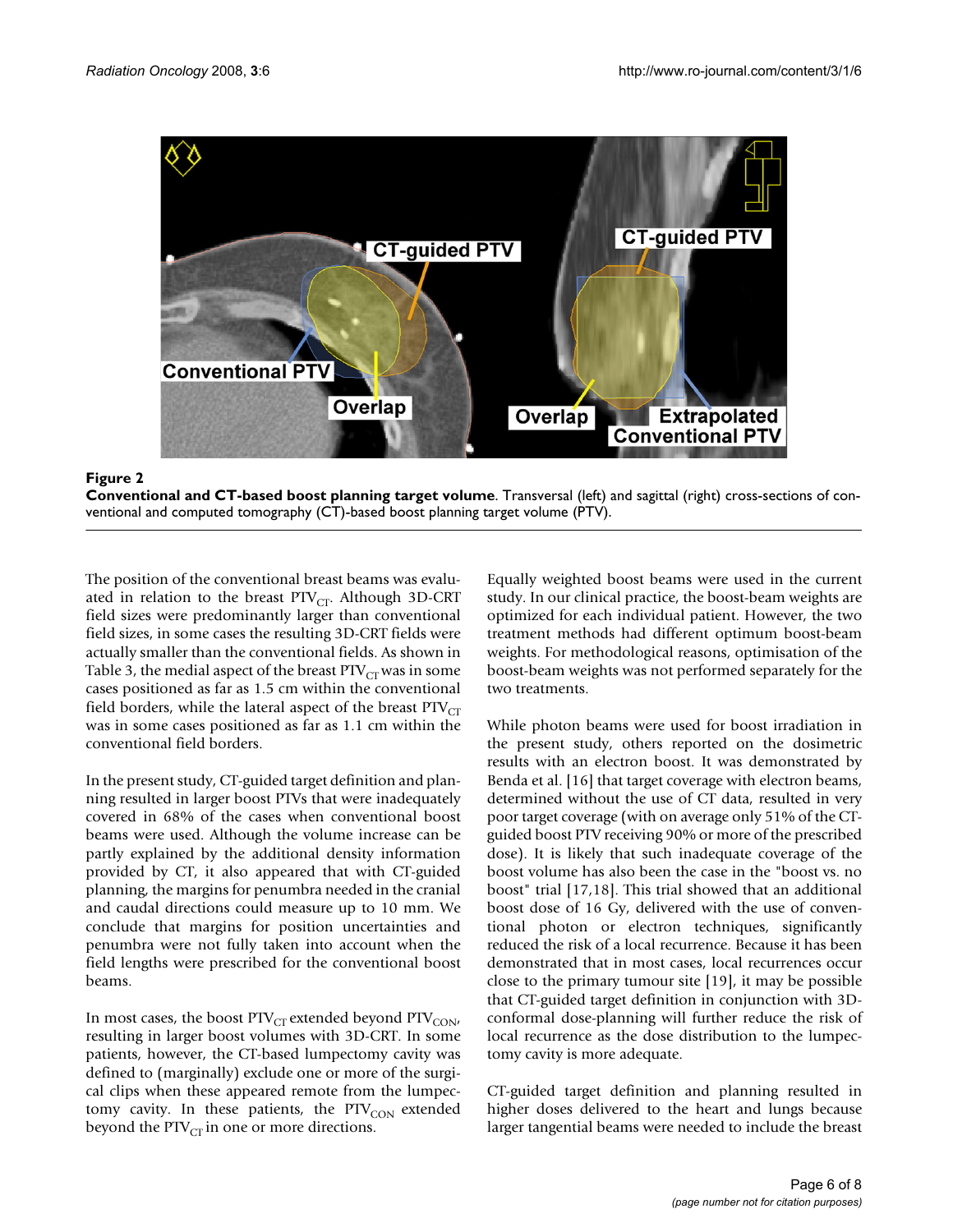|         | Heart          |                            |                         | Breast $PTV_{CT}$          |                                                    |                            |
|---------|----------------|----------------------------|-------------------------|----------------------------|----------------------------------------------------|----------------------------|
|         | Mean dose (Gy) |                            | Volume $\geq$ 30 Gy (%) |                            | Volume receiving $\geq$ 95% of prescribed dose (%) |                            |
|         | 3D-CRT         | 3D-CRT with shielded heart | 3D-CRT                  | 3D-CRT with shielded heart | 3D-CRT                                             | 3D-CRT with shielded heart |
| Patient |                |                            |                         |                            |                                                    |                            |
|         | 4.8            | 2.0                        | 5.1                     | 0.0                        | 98.9                                               | 93.8                       |
|         | 2.9            | 2.1                        | $\mathsf{I}$ .4         | 0.0                        | 98.9                                               | 97.5                       |
|         | 3.4            | 2.0                        | 2.5                     | 0.0                        | 99.I                                               | 90.3                       |

**Table 4: Heart dose and target coverage with and without conformal shielding of the heart**

Dosimetric results with and without deliberate multileaf collimator shielding of the heart in the tangential breast beams. Results based on cumulative dose plans (breast plan 50 Gy + boost plan 16 Gy). Patients had upper-quadrant tumor sites. Boost PTV<sub>CT</sub> target coverage was not compromised. 3D-CRT: three-dimensional conformal radiation therapy; PTV: planning target volume; PTV<sub>CT</sub>: computed tomography (CT)-based PTV.

 $PIV<sub>CT</sub>$ . The largest increase was observed with the heart V30. Although the absolute increase in normal tissue dose seems to be relatively small, clinical consequences can never be ruled out and attempts should always be made to minimise the dose delivered to organs at risk. A number of studies pointed out that patients who received partial irradiation of the heart had an increased risk of dying from cardiac disease [20-22]. In these studies, conventional radiotherapy techniques were used. The present study demonstrates that the introduction of CT-guided target definition and planning may result in an increase of the dose delivered to the heart in some cases. Other authors already reported on restricting the 3D-CRT field edges in the vicinity of the heart and the application of cardiac shielding to reduce the heart dose [23]. We also tested this method at our institute in three patients that had upper-quadrant tumour sites. It appeared that the heart V30 could be reduced to 0% at the cost of reduced coverage of the breast  $PIV_{CT}$  (Table 4). Although the use of cardiac shielding was not specifically analysed as a part of the current study, it could be regarded as a first and rather safe step towards partial breast irradiation in selected patients who have early-stage disease at locations remote from the heart. In this way, it may be possible to reduce the heart dose with 3D-CRT even below the levels resulting from conventional treatment. A large randomized trial would be necessary to determine tumour control probability and normal tissue complication probability with the different uses of 3D-conformal techniques in breast conserving radiotherapy.

#### **Conclusion**

The shift towards CT-guided target definition and planning as the golden standard for breast conserving radiotherapy has resulted in improved target coverage at the cost of larger irradiated volumes and an increased dose delivered to organs at risk. Tissue is now included into the breast and boost target volumes that was never explicitly defined or included with conventional treatment. Therefore, a coherent definition of the breast and boost target volumes is needed, based on clinical data confirming tumour control probability and normal tissue complication probability with the use of 3D-conformal radiotherapy.

#### **Competing interests**

The authors declare that they have no competing interests.

#### **Authors' contributions**

HPvdL designed and coordinated the study, performed dose-planning and dose-calculation, performed the data collection and analysis and drafted the manuscript. WVD participated in the design of the study, performed the definition of the conventional 2D target volumes and authorised virtual simulation of conventional treatment plans. JHM participated in the design of the study and assisted in the definition of conventional 2D target volumes. EWK participated in the design of the study and helped to draft the manuscript. JAL conceived of the study, participated in its design and coordination and helped to draft the manuscript. All authors read and approved the final manuscript.

#### **References**

- 1. Clarke KH: **[A system of dosage estimation for the tangential](http://www.ncbi.nlm.nih.gov/entrez/query.fcgi?cmd=Retrieve&db=PubMed&dopt=Abstract&list_uids=14777873) [irradiation of the breast without bolus.](http://www.ncbi.nlm.nih.gov/entrez/query.fcgi?cmd=Retrieve&db=PubMed&dopt=Abstract&list_uids=14777873)** *Br J Radiol* 1950, **23:**593-597.
- 2. Veronesi U, Zucali R, Luini A: **[Local control and survival in early](http://www.ncbi.nlm.nih.gov/entrez/query.fcgi?cmd=Retrieve&db=PubMed&dopt=Abstract&list_uids=3519549) [breast cancer: the Milan trial.](http://www.ncbi.nlm.nih.gov/entrez/query.fcgi?cmd=Retrieve&db=PubMed&dopt=Abstract&list_uids=3519549)** *Int J Radiat Oncol Biol Phys* 1986, **12:**717-720.
- 3. Pierce LJ, Strawderman MH, Douglas KR, Lichter AS: **[Conservative](http://www.ncbi.nlm.nih.gov/entrez/query.fcgi?cmd=Retrieve&db=PubMed&dopt=Abstract&list_uids=9369142) [surgery and radiotherapy for early-stage breast cancer using](http://www.ncbi.nlm.nih.gov/entrez/query.fcgi?cmd=Retrieve&db=PubMed&dopt=Abstract&list_uids=9369142) a lung density correction: the University of Michigan experi[ence.](http://www.ncbi.nlm.nih.gov/entrez/query.fcgi?cmd=Retrieve&db=PubMed&dopt=Abstract&list_uids=9369142)** *Int J Radiat Oncol Biol Phys* 1997, **39:**921-928.
- 4. Zackrisson B, Arevarn M, Karlsson M: **[Optimized MLC-beam](http://www.ncbi.nlm.nih.gov/entrez/query.fcgi?cmd=Retrieve&db=PubMed&dopt=Abstract&list_uids=10738078) [arrangements for tangential breast irradiation.](http://www.ncbi.nlm.nih.gov/entrez/query.fcgi?cmd=Retrieve&db=PubMed&dopt=Abstract&list_uids=10738078)** *Radiother Oncol* 2000, **54:**209-212.
- 5. Vicini FA, Sharpe M, Kestin L, Martinez A, Mitchell CK, Wallace MF, Matter R, Wong J: **[Optimizing breast cancer treatment efficacy](http://www.ncbi.nlm.nih.gov/entrez/query.fcgi?cmd=Retrieve&db=PubMed&dopt=Abstract&list_uids=12459355) [with intensity-modulated radiotherapy.](http://www.ncbi.nlm.nih.gov/entrez/query.fcgi?cmd=Retrieve&db=PubMed&dopt=Abstract&list_uids=12459355)** *Int J Radiat Oncol Biol Phys* 2002, **54:**1336-1344.
- 6. Hurkmans CW, Borger JH, Pieters BR, Russell NS, Jansen EP, Mijnheer BJ: **[Variability in target volume delineation on CT scans](http://www.ncbi.nlm.nih.gov/entrez/query.fcgi?cmd=Retrieve&db=PubMed&dopt=Abstract&list_uids=11483349) [of the breast.](http://www.ncbi.nlm.nih.gov/entrez/query.fcgi?cmd=Retrieve&db=PubMed&dopt=Abstract&list_uids=11483349)** *Int J Radiat Oncol Biol Phys* 2001, **50:**1366-1372.